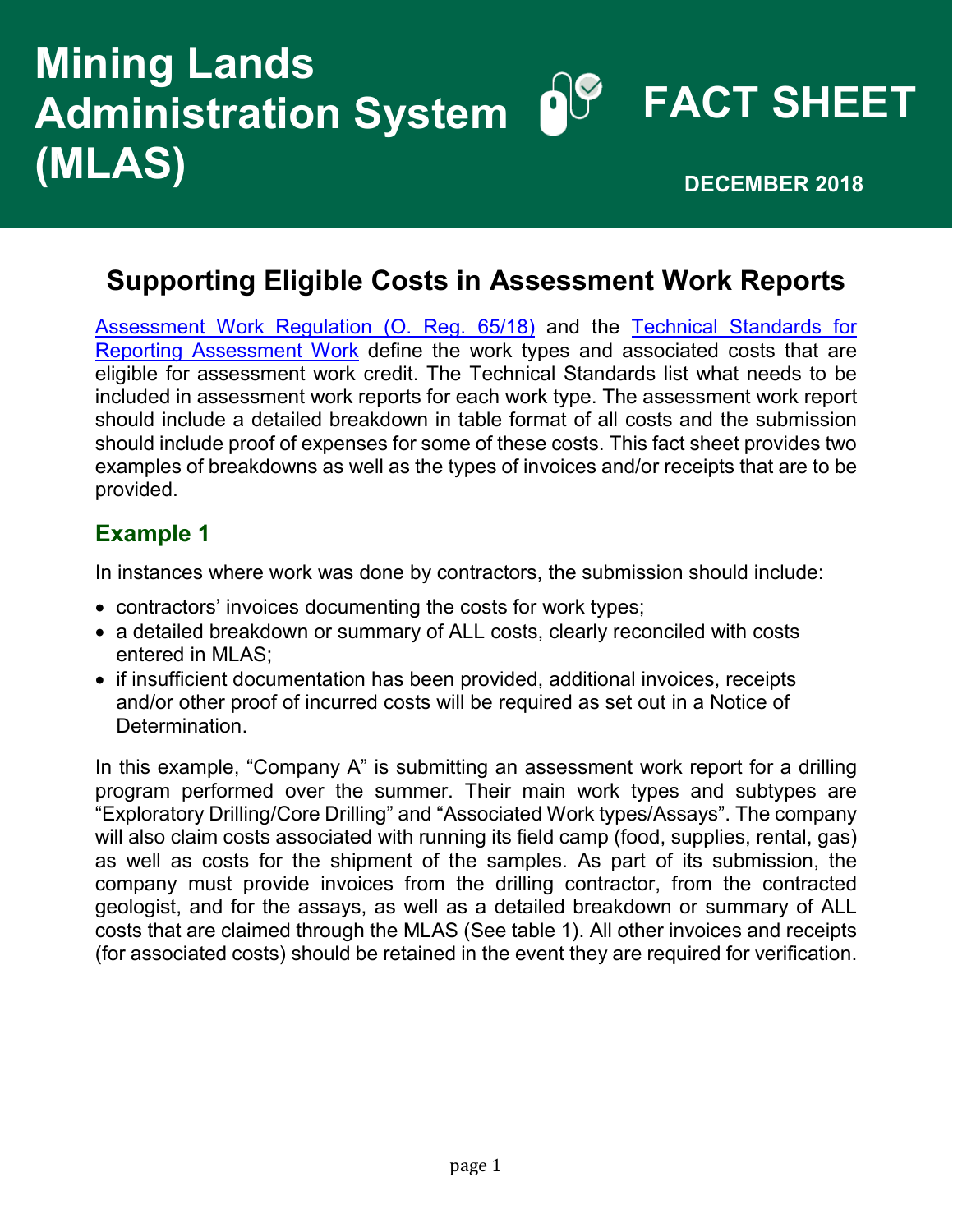*Table 1: Example of a cost breakdown table for a drilling program. Highlighted items show which invoices should be provided with the assessment work report submission.*

| Category                | <b>Date</b> | Receipt/Invoice<br><b>Number</b> | Payee                        | <b>Description</b>    | <b>Amount</b> |
|-------------------------|-------------|----------------------------------|------------------------------|-----------------------|---------------|
| Drilling -              | 7/31/2017   | inv#12352                        | bottom diamond drilling Ltd. | DDH1 and 2            | \$27,580.45   |
| contractor              | 7/31/2017   | inv#12353                        | bottom diamond drilling Ltd. | DDH <sub>3</sub>      | \$18,625.78   |
|                         | 8/15/2017   | inv#12354                        | bottom diamond drilling Ltd. | DDH <sub>4</sub>      | \$9,669.58    |
|                         |             |                                  |                              | Subtotal:             | \$55,875.81   |
| Drilling -              | 7/31/2017   |                                  | <b>Steve Corry</b>           | salary                | \$2,564.52    |
| Company's               | 7/31/2017   |                                  | Jane Warp                    | salary                | \$1,895.60    |
| labour                  | 7/31/2017   |                                  | Irene Anderson               | salary                | \$1,723.00    |
|                         | 7/31/2017   |                                  | Karl Wanakasic               | salary                | \$2,008.50    |
|                         | 8/31/2017   |                                  | <b>Steve Corry</b>           | salary                | \$2,564.52    |
|                         | 8/31/2017   |                                  | Jane Warp                    | salary                | \$1,895.60    |
|                         | 8/31/2017   |                                  | Karl Wanakasic               | salary                | \$2,008.50    |
|                         |             |                                  |                              | Subtotal:             | \$14,660.24   |
| Drilling -              | 7/10/2018   | inv 9                            | <b>David Sherkle</b>         | core logging          | \$1,645.58    |
| Consultant<br>Geologist | 8/3/2017    | inv 10                           | <b>David Sherkle</b>         | core logging          | \$1,487.23    |
|                         |             |                                  |                              | Subtotal:             | \$3,132.81    |
| Assays                  | 9/11/2017   | Inv 4020043                      | <b>Assaylabs Ltd.</b>        | <b>Au Fire assays</b> | \$11,485.50   |
|                         |             |                                  |                              | Subtotal:             | \$11,485.50   |
| Food                    | 7/10/2017   | <b>Trans64852</b>                | Your Food Inc.               | Food delivery at camp | \$1,475.42    |
|                         | 7/13/2017   | Trans # 057842                   | Thai corner                  | meal                  | \$114.24      |
|                         | 7/17/2017   | <b>Trans64901</b>                | Your Food Inc.               | Food delivery at camp | \$1,247.45    |
|                         | 7/20/2017   | Trans # 058425                   | The crawling crab            | meal                  | \$86.78       |
|                         | 7/24/2017   | <b>Trans65147</b>                | Your Food Inc.               | Food delivery at camp | \$1,324.12    |
|                         |             |                                  |                              | Subtotal:             | \$4,248.01    |
| Supplies                | 7/10/2017   | Inv584361 PO7422                 | Home Hardware                | flagging tape         | \$33.12       |
|                         | 7/22/2017   | Inv587953 PO7445                 | Home Hardware                | zip ties              | \$15.82       |
|                         |             |                                  |                              | Subtotal:             | \$48.94       |
| Transportation -        | 7/10/2017   | Inv045681-5487                   | Sally Rentals Inc.           | truck                 | \$889.45      |
| Vehicle rental          | 7/17/2017   | Inv045745-5535                   | Sally Rentals Inc.           | truck                 | \$889.45      |
|                         | 7/24/2017   | Inv045832-1258                   | Sally Rentals Inc.           | truck                 | \$889.45      |
|                         | 7/31/2017   | Inv046521-4578                   | Sally Rentals Inc.           | truck                 | \$889.45      |
|                         |             |                                  |                              | Subtotal:             | \$3,557.80    |
| Transportation -<br>gas | 7/15/2017   | Trans # 056894                   | Esso                         | gas                   | \$61.70       |
|                         | 7/20/2017   | Cash                             | Petro-Canada                 | gas                   | \$86.55       |
|                         | 7/27/2017   | Trans # 014601                   | 7-Eleven                     | gas                   | \$78.12       |
|                         |             |                                  |                              | Subtotal:             | \$226.37      |
| Shipment                | 9/1/2017    | Inv423578124                     | Purolator Courier Ltd.       | sample shipped to lab | \$70.84       |
|                         |             |                                  |                              | Subtotal:             | \$70.84       |
|                         |             |                                  |                              | <b>Total</b>          | \$93,306.32   |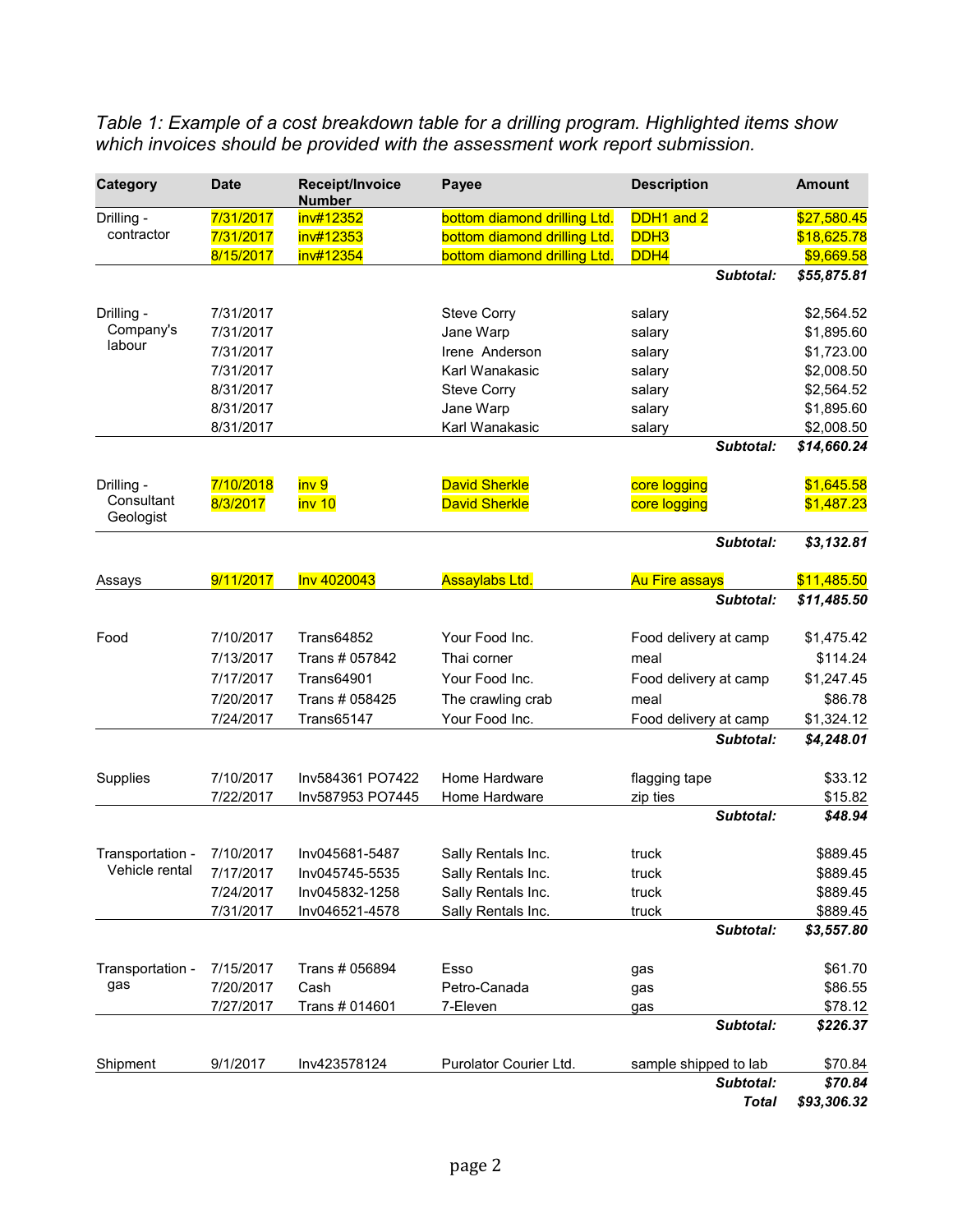### **Example 2**

Where the claim holder's own labour is claimed for assessment work credit (sweat equity costs), and no work was contracted out, the assessment work submission should include:

- any receipts substantiating costs claimed as well as a detailed breakdown or summary of ALL costs (including sweat equity costs), clearly reconciled with costs entered in MLAS;
- further cost verification and additional explanations, receipts, and/or proof of costs may be required by the Minister in a Notice of Determination;
- if no expenses documentation is provided when the report is submitted, but it is clear from the statement of costs that expenses were incurred, the Minister (via geoscience assessors) will send a Notice of Determination requiring copies of all receipts as well as a detailed breakdown for ALL costs incurred.

In this example, Jim Doe spent time prospecting on some of his claims over the summer. He used his own excavator to clear a path to his claims and to strip the overburden in places. He then cleaned and mapped the exposed rocks. The main work types and subtypes involved in these efforts are "Prospecting/Grass Roots Prospecting", "Physical Work/Mechanized Stripping (<100m2 in 200 m Radius)", and "Physical Work/Manual Work".

Mr. Doe will claim the cost of diesel fuel needed to run the excavator, as well as his personal transportation costs and food expenses. Mr. Doe must provide a copy of his receipts for fuel expenses in his submission. Since his labour was unpaid and he owns the excavator, he must also submit a detailed summary of ALL costs (including sweat equity costs - see table 2). All other receipts (e.g. for buying meals and fueling his personal vehicle) should be retained in the event they are requested for verification.